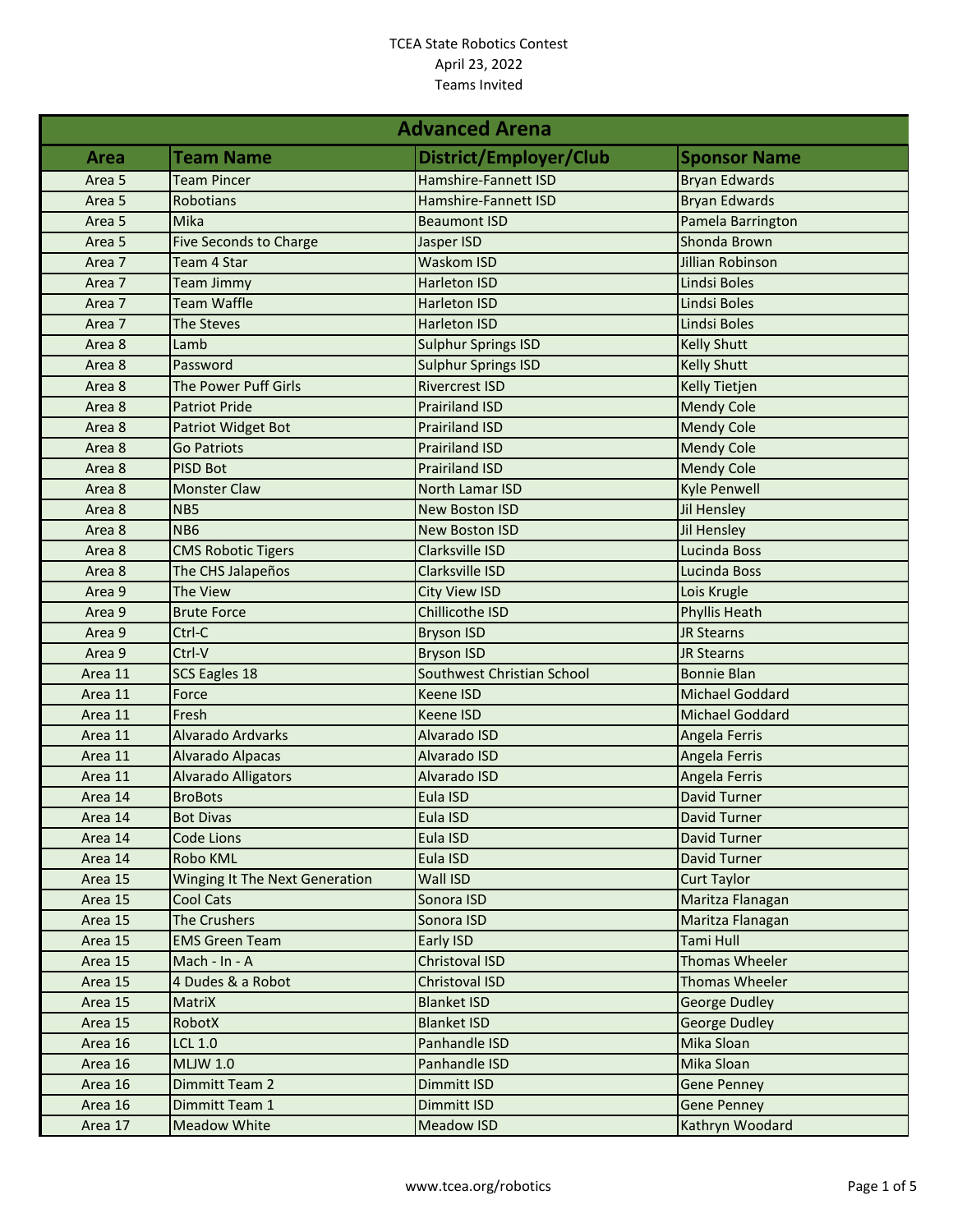| Area 17 | <b>Meadow Purple</b> | <b>Meadow ISD</b>                 | Kathryn Woodard         |
|---------|----------------------|-----------------------------------|-------------------------|
| Area 17 | LHS Team 1           | Littlefield ISD                   | Jerry Sanchez           |
| Area 17 | LHS Team 2           | Littlefield ISD                   | Jerry Sanchez           |
| Area 18 | Abell 1              | <b>Midland ISD</b>                | <b>Barbara Terrazas</b> |
| Area 18 | <b>Lady Belles</b>   | <b>Midland ISD</b>                | Jerry Newman            |
| Area 18 | SJ ADV 2             | <b>Midland ISD</b>                | <b>Matthew Curry</b>    |
| Area 18 | School Appropriate   | <b>Andrews County 4H</b>          | <b>Tim Phillips</b>     |
| Area 19 | <b>NW Griffins</b>   | Canutillo ISD                     | <b>Ervin Garcia</b>     |
| Area 19 | <b>Cyber Cats</b>    | <b>Anthony ISD</b>                | Priscilla Terrazas      |
| Area 20 | <b>UHS Alpha</b>     | Uvalde CISD                       | Roberto Cantu           |
| Area 20 | <b>Buff Robotics</b> | Schertz Cibolo Universal City ISD | Michelle Hendrick       |
| Area 20 | Keystone US 1        | Keystone School                   | Wilnelia Antuna-Camacho |
| Area 20 | Natalia Cyborgs      | Natalia ISD                       | <b>Rebecca Boeding</b>  |

| <b>Advanced Inventions</b> |                            |                                  |                          |
|----------------------------|----------------------------|----------------------------------|--------------------------|
| <b>Area</b>                | <b>Team Name</b>           | District/Employer/Club           | <b>Sponsor Name</b>      |
| Area <sub>5</sub>          | Packman's Revenge          | <b>Beaumont ISD</b>              | Pamela Barrington        |
| Area <sub>5</sub>          | Gemcorp                    | <b>Hamshire-Fannett ISD</b>      | <b>Bryan Edwards</b>     |
| Area <sub>5</sub>          | <b>BNR Inc.</b>            | <b>Hamshire-Fannett ISD</b>      | <b>Bryan Edwards</b>     |
| Area <sub>5</sub>          | <b>Stitch-Less</b>         | <b>Hamshire-Fannett ISD</b>      | <b>Bryan Edwards</b>     |
| Area <sub>5</sub>          | TC's                       | <b>Jasper ISD</b>                | <b>Shonda Brown</b>      |
| Area 7                     | <b>iForest</b>             | <b>Mineola ISD</b>               | <b>Deborah Armstrong</b> |
| Area 7                     | <b>SIDS</b>                | <b>Mineola ISD</b>               | <b>Deborah Armstrong</b> |
| Area 7                     | Dr. Pill                   | <b>Mineola ISD</b>               | <b>Deborah Armstrong</b> |
| Area 8                     | <b>HJMA Robotics</b>       | <b>Paris ISD</b>                 | Jodi Andoe               |
| Area 8                     | <b>Hydra CO</b>            | Paris ISD                        | Jodi Andoe               |
| Area 8                     | The Game Changer           | <b>Red Lick ISD</b>              | <b>Stephanie Windham</b> |
| Area 8                     | <b>Hydrator by Aquamen</b> | <b>Red Lick ISD</b>              | <b>Stephanie Windham</b> |
| Area 8                     | <b>SWAT 7</b>              | <b>Texarkana ISD</b>             | <b>Sandra Mcneely</b>    |
| Area 9                     | <b>Eagle Robolition</b>    | <b>Chillicothe ISD</b>           | <b>Phyllis Heath</b>     |
| Area 9                     | Team P.M.B                 | <b>Chillicothe ISD</b>           | <b>Phyllis Heath</b>     |
| Area 9                     | <b>RDS</b>                 | <b>Jacksboro ISD</b>             | <b>Clay Hopkins</b>      |
| Area 9                     | S.P.U. Industries          | <b>Jacksboro ISD</b>             | <b>Clay Hopkins</b>      |
| Area 9                     | <b>Inferno Soldiers</b>    | <b>Jacksboro ISD</b>             | <b>Clay Hopkins</b>      |
| Area 10                    | <b>Robo Rebels A</b>       | <b>Sam Rayburn ISD</b>           | <b>Terry Essary</b>      |
| Area 11                    | <b>Pill Bot</b>            | <b>Arlington ISD</b>             | Sara Grenier             |
| Area 11                    | R.O.B. Co                  | <b>Bridgeport ISD</b>            | <b>Sandy Anderson</b>    |
| Area 11                    | <b>CleanBot</b>            | <b>Keene ISD</b>                 | <b>Michael Goddard</b>   |
| Area 11                    | <b>GutterBot</b>           | <b>Keene ISD</b>                 | <b>Michael Goddard</b>   |
| Area 14                    | <b>Cisco Robotics</b>      | <b>Cisco ISD</b>                 | <b>Betsy Herron</b>      |
| Area 14                    | <b>Tiny Starks</b>         | <b>Clyde CCISD</b>               | <b>Ron Nelson</b>        |
| Area 14                    | <b>LDFL</b>                | Eula ISD                         | <b>David Turner</b>      |
| Area 15                    | <b>Tech Aura</b>           | <b>Bangs ISD</b>                 | <b>Justin Reyes</b>      |
| Area 15                    | <b>Water Wallies</b>       | <b>Christoval ISD</b>            | <b>Thomas Wheeler</b>    |
| Area 15                    | <b>TAASK</b>               | <b>Emmanuel Episcopal Church</b> | Karyn Kuniyuki           |
| Area 15                    | AgroDream                  | <b>Wall ISD</b>                  | <b>Curt Taylor</b>       |
| Area 16                    | proGrassinators            | <b>Panhandle ISD</b>             | <b>Mika Sloan</b>        |
| Area 16                    | Vendo                      | <b>Panhandle ISD</b>             | <b>Mika Sloan</b>        |
| Area 17                    | Pyroneers                  | <b>Sundown ISD</b>               | <b>Ashley Bufe</b>       |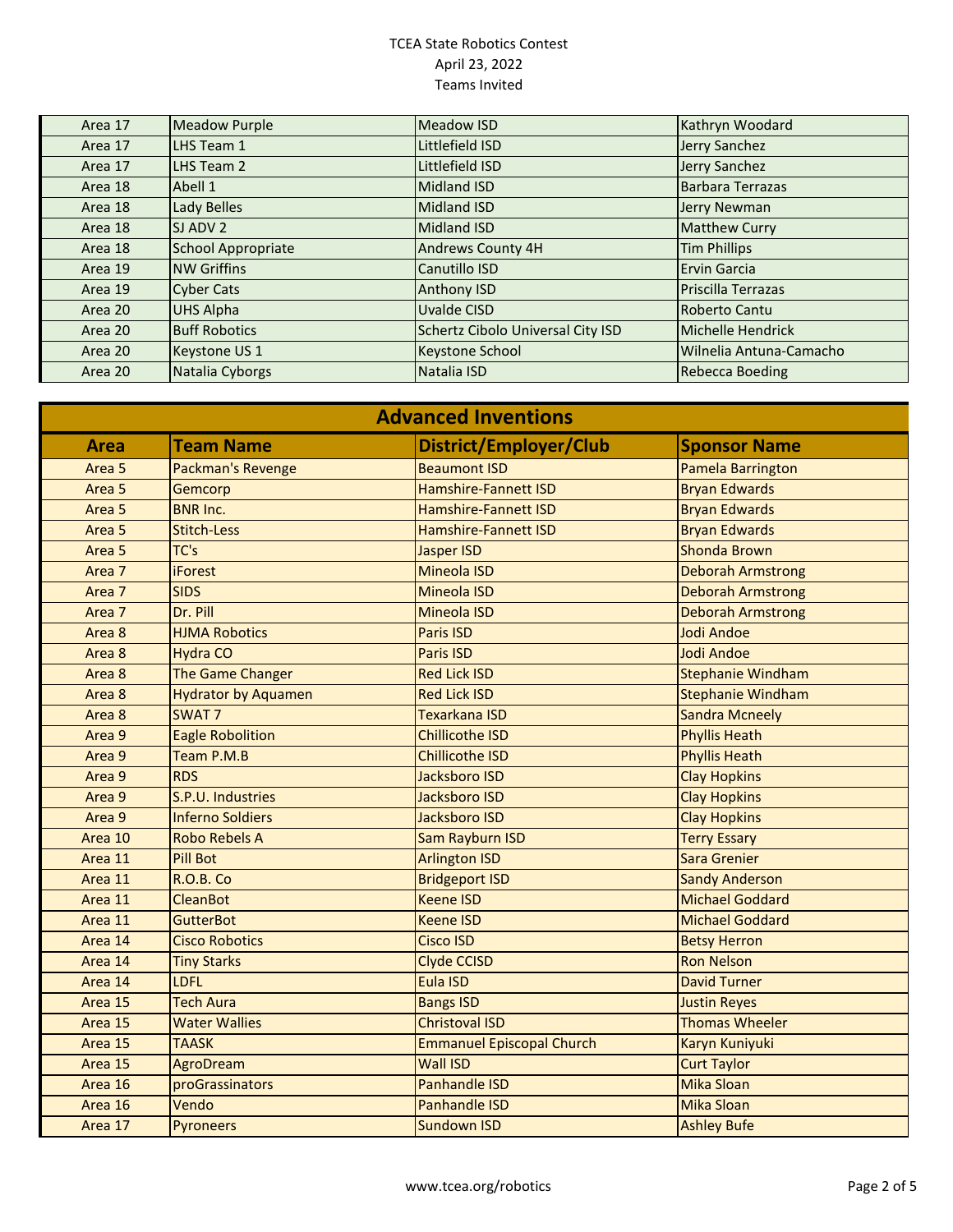| Area 18 | <b>Styx</b>          | <b>Ector County ISD</b> | <b>Jennifer Cronick</b>    |
|---------|----------------------|-------------------------|----------------------------|
| Area 18 | <b>SKR Protector</b> | Midland ISD             | <b>Jerry Newman</b>        |
| Area 18 | Abell 7              | Midland ISD             | <b>Barbara Terrazas</b>    |
| Area 18 | abell 8              | Midland ISD             | <b>Barbara Terrazas</b>    |
| Area 19 | <b>JJC</b>           | <b>Anthony ISD</b>      | <b>Priscilla Terrazas</b>  |
| Area 19 | <b>Voltron</b>       | <b>Anthony ISD</b>      | <b>IPriscilla Terrazas</b> |

| <b>Intermediate Arena</b> |                             |                                  |                        |
|---------------------------|-----------------------------|----------------------------------|------------------------|
| <b>Area</b>               | <b>Team Name</b>            | District/Employer/Club           | <b>Sponsor Name</b>    |
| Area <sub>5</sub>         | GMS Braves - 1              | Port Neches Groves ISD           | <b>Charles Dodson</b>  |
| Area <sub>5</sub>         | <b>GMS Braves-2</b>         | Port Neches Groves ISD           | <b>Charles Dodson</b>  |
| Area 5                    | <b>GMS Braves-3</b>         | Port Neches Gorves ISD           | <b>Charles Dodson</b>  |
| Area 5                    | The Collector               | Little Cypress Mauriceville CISD | Leigh Martin           |
| Area 5                    | Rover-Zilla                 | Little Cypress Mauriceville CISD | Leigh Martin           |
| Area <sub>5</sub>         | <b>RoboBears</b>            | Little Cypress Mauriceville CISD | Leigh Martin           |
| Area 7                    | <b>Eustace Blurr</b>        | <b>Eustace ISD</b>               | <b>Sherry Landrum</b>  |
| Area 7                    | <b>EMS Power Puff Girls</b> | <b>Eustace ISD</b>               | <b>Sherry Landrum</b>  |
| Area 7                    | EMS R2D2                    | Eustace ISD                      | <b>Sherry Landrum</b>  |
| Area 8                    | <b>Wall-E Workers</b>       | Texarkana ISD                    | Dana Brooks            |
| Area 8                    | <b>Tank Spinners</b>        | Texarkana ISD                    | Dana Brooks            |
| Area 8                    | NB <sub>3</sub>             | New Boston ISD                   | Jil Hensley            |
| Area 8                    | NB1                         | New Boston ISD                   | Jil Hensley            |
| Area 8                    | NB <sub>2</sub>             | New Boston ISD                   | Jil Hensley            |
| Area 8                    | <b>Sting Robotics</b>       | <b>Hooks ISD</b>                 | <b>Kelley Owens</b>    |
| Area 9                    | <b>CW Robotics-1</b>        | Crowell ISD                      | <b>Anthony Barrera</b> |
| Area 9                    | <b>CW Robotics-2</b>        | Crowell ISD                      | Anthony Barrera        |
| Area 9                    | Lightning                   | <b>Bryson ISD</b>                | JR Stearns             |
| Area 9                    | Thunder                     | <b>Bryson ISD</b>                | <b>JR Stearns</b>      |
| Area 10                   | The Fireflies               | Dodd City ISD                    | Nathan Melson          |
| Area 10                   | Lions1                      | Diocese of Dallas                | Liliana Benavides      |
| Area 10                   | Lions <sub>2</sub>          | Diocese of Dallas                | Liliana Benavides      |
| Area 11                   | <b>Atomic Turtles</b>       | Mansfield ISD                    | <b>Bobbi Anderson</b>  |
| Area 11                   | <b>Wester Robocats 1</b>    | Mansfield ISD                    | Norm Dietrich          |
| Area 11                   | The Wolf Bots               | Mansfield ISD                    | <b>Amy Myers</b>       |
| Area 11                   | Alvarado Insects            | Alvarado ISD                     | Angela Ferris          |
| Area 14                   | <b>Trent Gorillas 3</b>     | <b>Trent ISD</b>                 | Patricia Goodnough     |
| Area 14                   | Eula MS2                    | Eula ISD                         | David Turner           |
| Area 14                   | Eula MS3                    | Eula ISD                         | David Turner           |
| Area 14                   | Eula MS1                    | Eula ISD                         | David Turner           |
| Area 15                   | Transformers                | Sonora ISD                       | Maritza Flanagan       |
| Area 15                   | The Timmy's                 | <b>Grape Creek ISD</b>           | Raymundo Lopez         |
| Area 15                   | Hot Wheels                  | <b>Emmanuel Episcopal Church</b> | Karyn Kuniyuki         |
| Area 15                   | <b>Ballinger Dominators</b> | <b>Ballinger ISD</b>             | Jennifer Cullen        |
| Area 15                   | The Overclockers            | <b>Ballinger ISD</b>             | Jennifer Cullen        |
| Area 15                   | <b>Bearcat Builders</b>     | <b>Ballinger ISD</b>             | Jennifer Cullen        |
| Area 16                   | The Harvesters Team 1       | Pampa ISD                        | Haili Kotara           |
| Area 16                   | Dimmitt Team 3              | Dimmitt ISD                      | Gene Penney            |
| Area 16                   | Dimmitt Team 4              | Dimmitt ISD                      | <b>Gene Penney</b>     |
| Area 16                   | <b>Boomtown Robbos</b>      | Borger ISD                       | Steven Line            |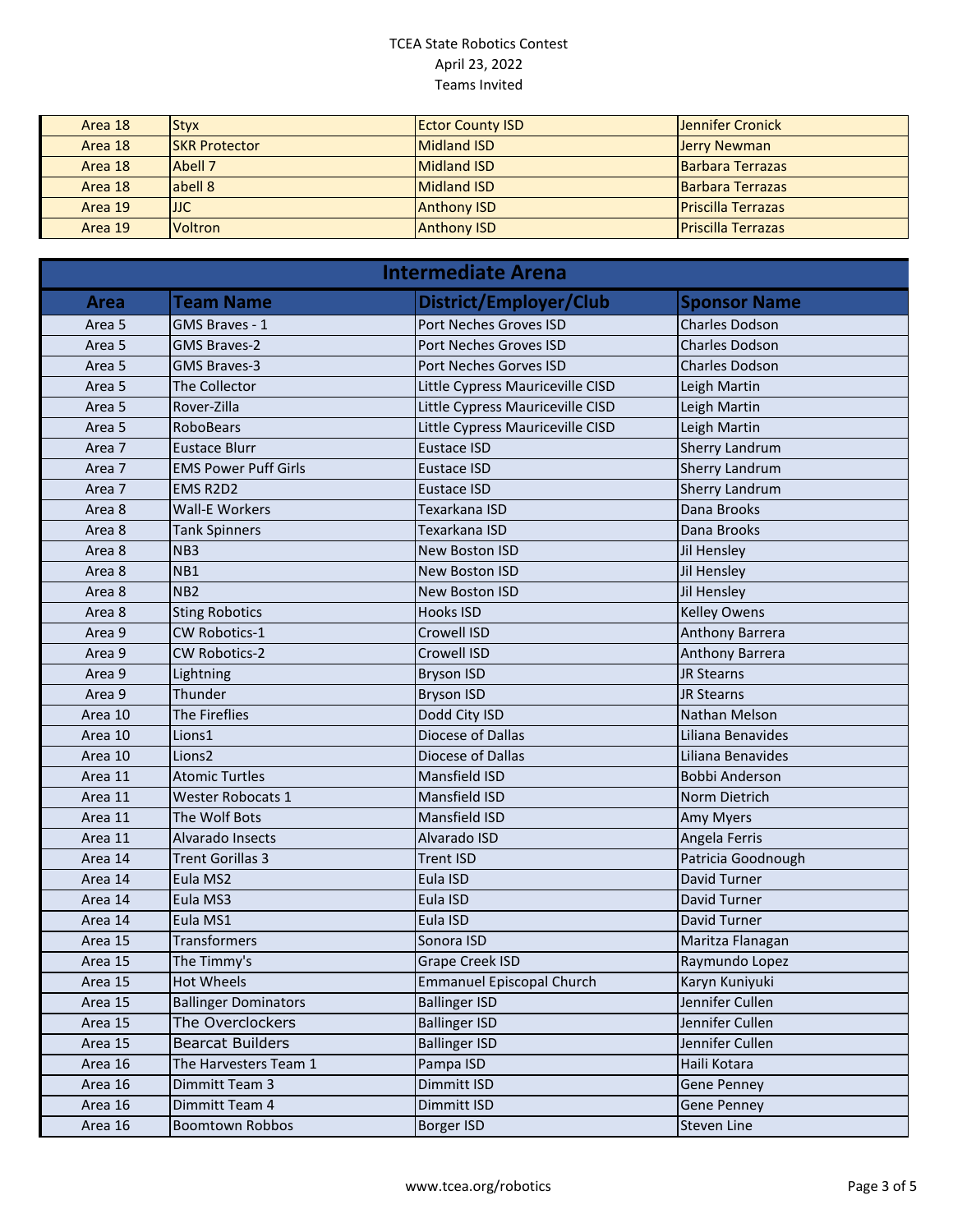| Area 17 | JustPickle             | Sundown ISD              | <b>Ashley Bufe</b>      |
|---------|------------------------|--------------------------|-------------------------|
| Area 17 | <b>SRS</b>             | Sundown ISD              | <b>Ashley Bufe</b>      |
| Area 17 | Python                 | Hale Center ISD          | <b>Patterson Clint</b>  |
| Area 17 | <b>Bionic</b>          | Hale Center ISD          | <b>Patterson Clint</b>  |
| Area 18 | Pink Bots              | <b>Midland ISD</b>       | Jerry Newman            |
| Area 18 | SJ INT 3               | <b>Midland ISD</b>       | <b>Matthew Curry</b>    |
| Area 18 | The Iconics            | <b>Midland ISD</b>       | Jerry Newman            |
| Area 18 | Table 6                | Fort Stockton ISD        | <b>Brenda Pilley</b>    |
| Area 18 | Table 2                | <b>Fort Stockton ISD</b> | <b>Brenda Pilley</b>    |
| Area 18 | Texas Tech             | Fort Stockton ISD        | <b>Brenda Pilley</b>    |
| Area 19 | The Phoenix Js         | Clint ISD                | Marissa Scott-Ortega    |
| Area 19 | The Artic Vibes        | Clint ISD                | Marissa Scott-Ortega    |
| Area 19 | The Cool Bots          | Clint ISD                | Marissa Scott-Ortega    |
| Area 19 | Red Sands Robo 3       | Clint ISD                | Ramon Espinoza          |
| Area 20 | Flores-Maroon          | Uvalde CISD              | <b>Robert Valadez</b>   |
| Area 20 | MJH1                   | Uvalde CISD              | David Gonzalez          |
| Area 20 | Red Swarm              | Southside ISD            | <b>Guy Lawrence</b>     |
| Area 20 | <b>Tech Supporters</b> | San Antonio Academy      | Cathy Baumgardner       |
| Area 20 | Keystone 2             | <b>Keystone School</b>   | Wilnelia Antuna-Camacho |
| Area 20 | Avelon                 | Missouri Synod Lutheran  | James Jewell            |

| <b>Intermediate Inventions</b> |                           |                          |                       |
|--------------------------------|---------------------------|--------------------------|-----------------------|
| <b>Area</b>                    | <b>Team Name</b>          | District/Employer/Club   | <b>Sponsor Name</b>   |
| Area <sub>5</sub>              | <b>Blue &amp; White</b>   | <b>Beaumont ISD</b>      | Pamela Barrington     |
| Area <sub>5</sub>              | <b>The Gardener</b>       | <b>Beaumont ISD</b>      | Pamela Barrington     |
| Area 5                         | The Mold Magician         | <b>Beaumont ISD</b>      | Pamela Barrington     |
| Area 5                         | We Built Together - WBT   | Hamshire-Fannett ISD     | <b>Jackeline Nast</b> |
| Area 7                         | <b>EMS Medicine Time</b>  | <b>Eustace ISD</b>       | <b>Sherry Landrum</b> |
| Area 7                         | <b>Bulldog Snowapult</b>  | <b>Eustace ISD</b>       | <b>Sherry Landrum</b> |
| Area 8                         | <b>Stinger Inventions</b> | <b>Hooks ISD</b>         | <b>Kelley Owens</b>   |
| Area 8                         | <b>Hornet Inventions</b>  | <b>Hooks ISD</b>         | <b>Kelley Owens</b>   |
| Area 8                         | <b>Hooks Inventions</b>   | <b>Hooks ISD</b>         | <b>Kelley Owens</b>   |
| Area 8                         | N <sub>B</sub> 9          | <b>New Boston ISD</b>    | <b>Jil Hensley</b>    |
| Area 8                         | <b>NB8</b>                | <b>New Boston ISD</b>    | Jil Hensley           |
| Area 8                         | <b>Prairiland JH</b>      | <b>Prairiland ISD</b>    | <b>Emily Martin</b>   |
| Area 8                         | SWAT <sub>6</sub>         | <b>Texarkana ISD</b>     | <b>Sandra Mcneely</b> |
| Area 8                         | <b>SWAT 5</b>             | Texarkana ISD            | <b>Sandra Mcneely</b> |
| Area 9                         | Zytech                    | Jacksboro ISD            | <b>Clay Hopkins</b>   |
| Area 9                         | <b>The Good Life</b>      | Jacksboro ISD            | <b>Clay Hopkins</b>   |
| Area 10                        | Lions3                    | <b>Diocese of Dallas</b> | Liliana Benavides     |
| Area 10                        | Lions4                    | <b>Diocese of Dallas</b> | Liliana Benavides     |
| Area 11                        | The World Legends         | <b>Mansfield ISD</b>     | Patricia Londono      |
| Area 11                        | <b>Fantastic Four</b>     | <b>Mansfield ISD</b>     | Patricia Londono      |
| Area 14                        | Eula MS6                  | Eula ISD                 | <b>David Turner</b>   |
| Area 14                        | Eula MS5                  | Eula ISD                 | <b>David Turner</b>   |
| Area 14                        | Lawn Care Larry           | <b>Merkel ISD</b>        | <b>Brooke Travis</b>  |
| Area 14                        | Lautus                    | <b>Sweetwater ISD</b>    | <b>Tracy Weaver</b>   |
| Area 15                        | <b>Robotics Maniacs</b>   | <b>Bangs ISD</b>         | <b>Justin Reyes</b>   |
| Area 15                        | Aqua ducks                | <b>Grape Creek ISD</b>   | Raymundo Lopez        |